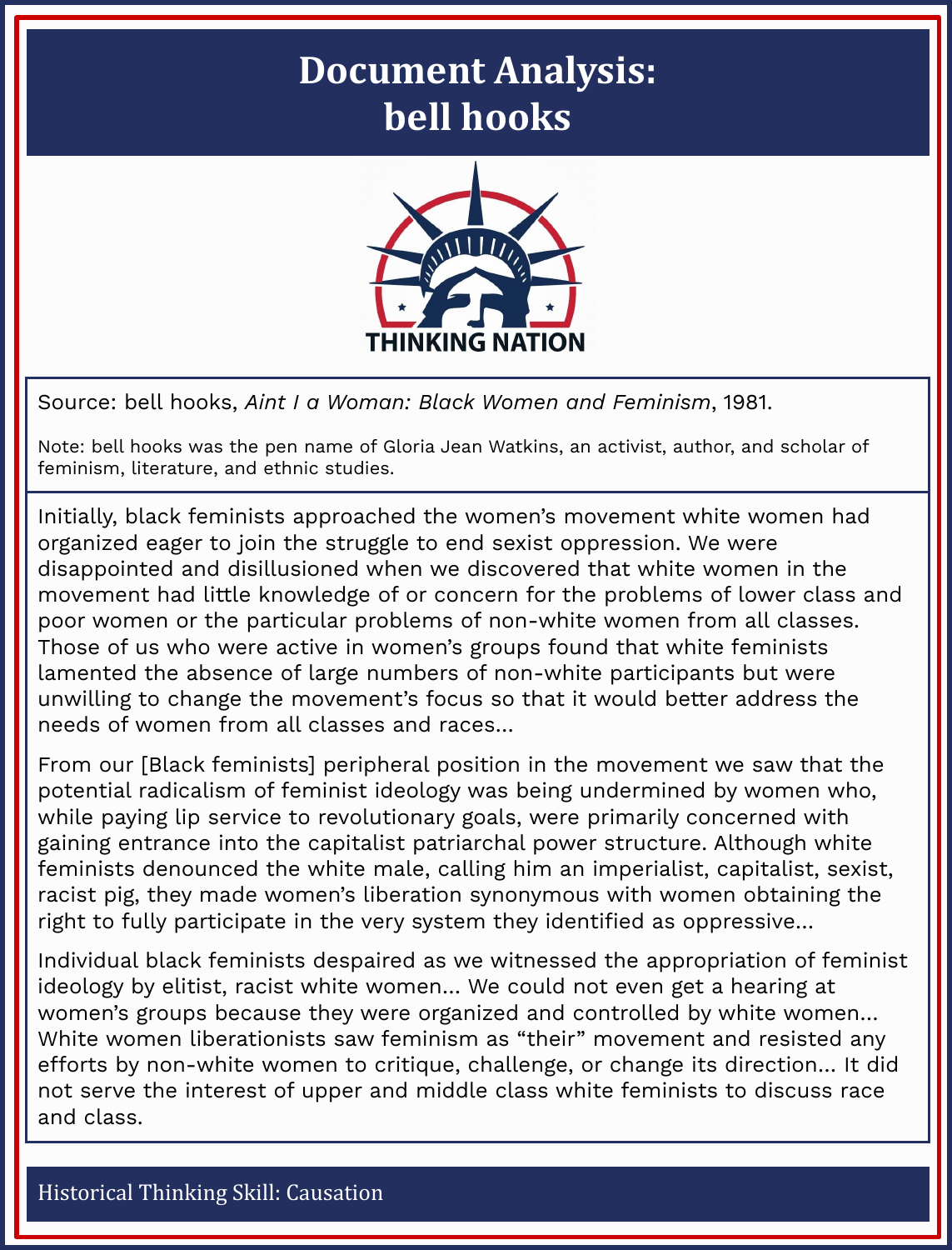| <b>THINKS Document Analysis</b> |  |
|---------------------------------|--|
|                                 |  |

| THINKS DOCUMENT AMALYSIS                                                                                                                 |                                                                                                                                                                                                               |                                                                  |  |
|------------------------------------------------------------------------------------------------------------------------------------------|---------------------------------------------------------------------------------------------------------------------------------------------------------------------------------------------------------------|------------------------------------------------------------------|--|
| T (Topic)                                                                                                                                | <b>H</b> (Historical Context)                                                                                                                                                                                 | I (Intended Audience)                                            |  |
| Political                                                                                                                                | 1. When was this document<br>created and/or circulated? Who<br>wrote it?                                                                                                                                      | 1. Who was the intended audience<br>of this document?            |  |
| Economic                                                                                                                                 |                                                                                                                                                                                                               | 2. Whose voice or perspective is<br>not shared in this document? |  |
| Social                                                                                                                                   | 2. What events were occuring<br>during the time this document                                                                                                                                                 |                                                                  |  |
| Religious                                                                                                                                | was written?                                                                                                                                                                                                  |                                                                  |  |
| Other                                                                                                                                    |                                                                                                                                                                                                               |                                                                  |  |
| <b>N</b> (New Vocabulary)                                                                                                                | K (Key Purpose)                                                                                                                                                                                               |                                                                  |  |
| 1. What words are new to you or<br>need to be defined?                                                                                   | 1. How would you describe the author's perspective, or point of view?<br>2. Taking into account the author's perspective, why do you think this<br>document was created? In other words, what is its purpose? |                                                                  |  |
|                                                                                                                                          |                                                                                                                                                                                                               |                                                                  |  |
| <b>S</b> (Significance)                                                                                                                  |                                                                                                                                                                                                               |                                                                  |  |
| 1. List two things or ideas that make this document historically significant.                                                            |                                                                                                                                                                                                               |                                                                  |  |
| 2. Provide one quote from the document that demonstrates why it might be considered historically<br>significant. Explain your reasoning. |                                                                                                                                                                                                               |                                                                  |  |
|                                                                                                                                          |                                                                                                                                                                                                               |                                                                  |  |
| © 2021 Thinking Nation                                                                                                                   |                                                                                                                                                                                                               |                                                                  |  |